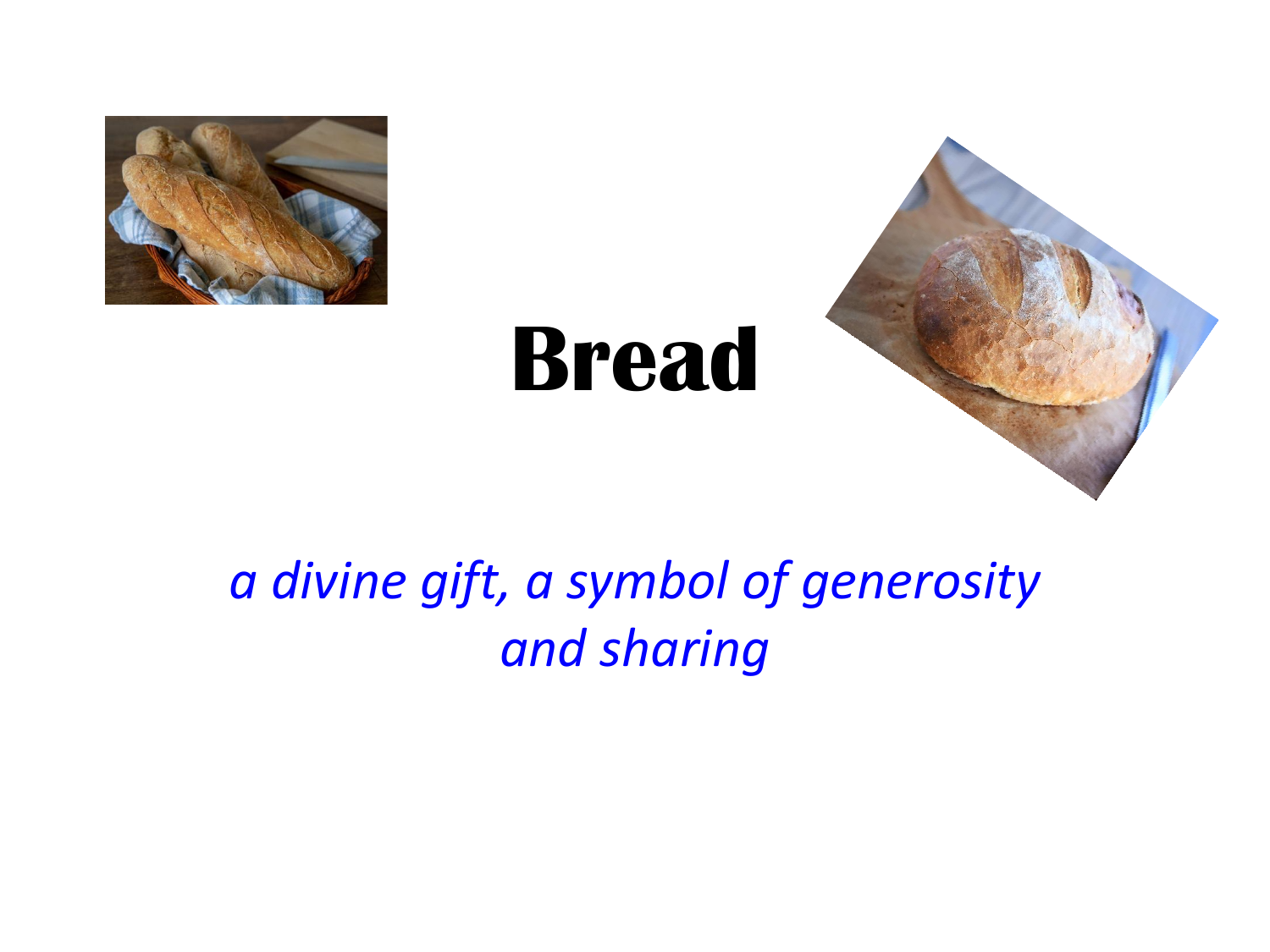### **What is bread?**

When the earliest agricultural activities began in the Middle East, bread became a staple food,

essential for life.



In Christianity, it became one of the most important symbols. It was **a divine gift**, **a symbol of generosity** and **sharing.**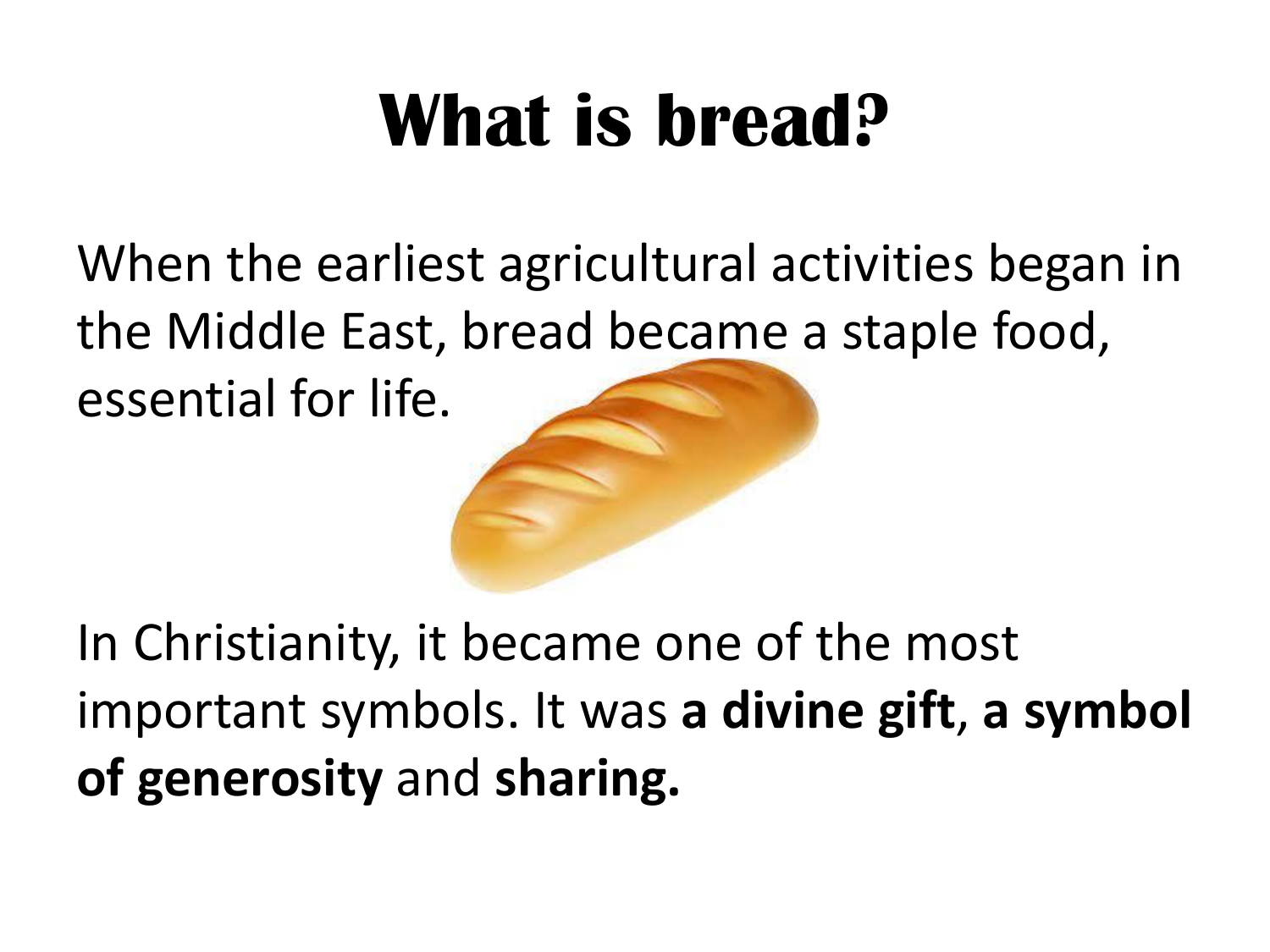# **A symbolic value**

In Christianity, bread is one of the most powerful symbols.

It is found in the Lord's Prayer:

**"Give us this day our daily bread." Indeed be thy name.** Thy will be done Christian prayer is a request

for both actual and spiritual food.

#### **The Lord's Praver** Matthew 6:9-13

Our Father which art in heaven.

in earth, as it is in heaven.

Give us this day our daily bread.

And forgive us our debts, as we forgive our debtors.

And lead us not into temptation, but deliver us from evil:

For thine is the kingdom, and the power, and the glory, for ever. Amen.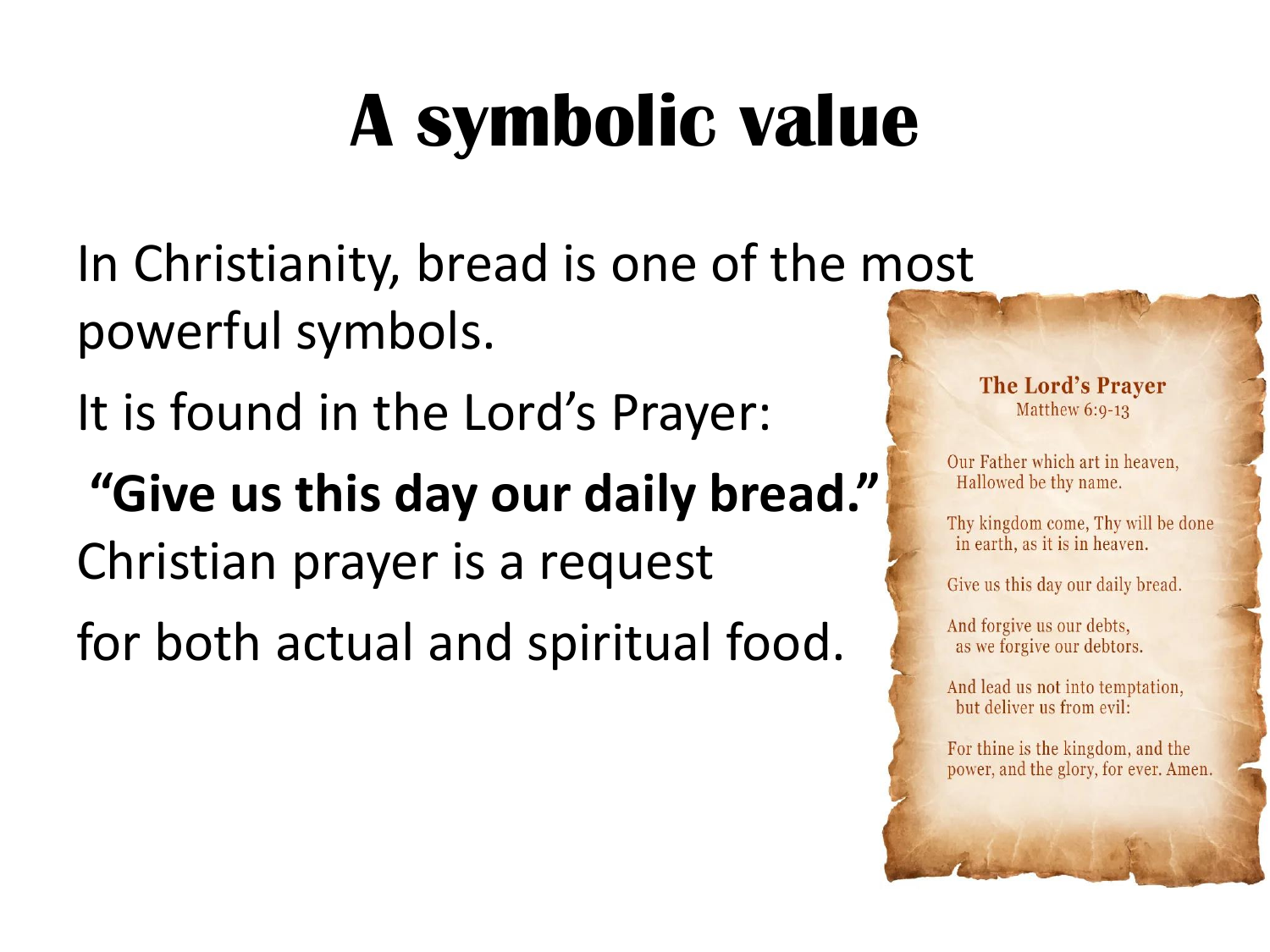# **A gift from God**

#### When Moses fed his people in the desert with food which fell from heaven



#### Exodus 16:4-21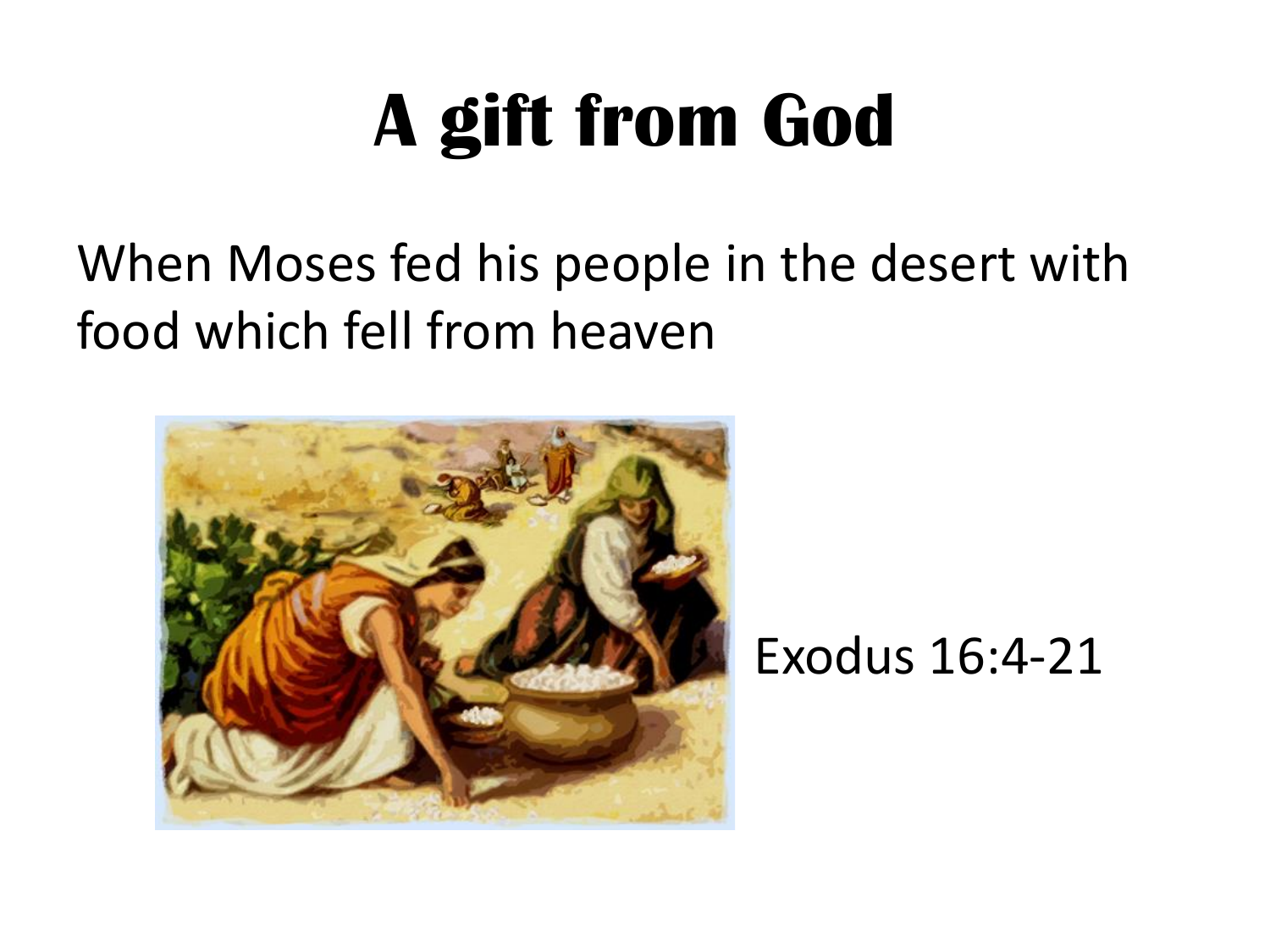# **A gift from God**

When Jesus multiplied the bread to feed the crowd, bread became a sign of sharing. It also symbolised the Word of God which nourished the crowds.



Matthew 14:13-21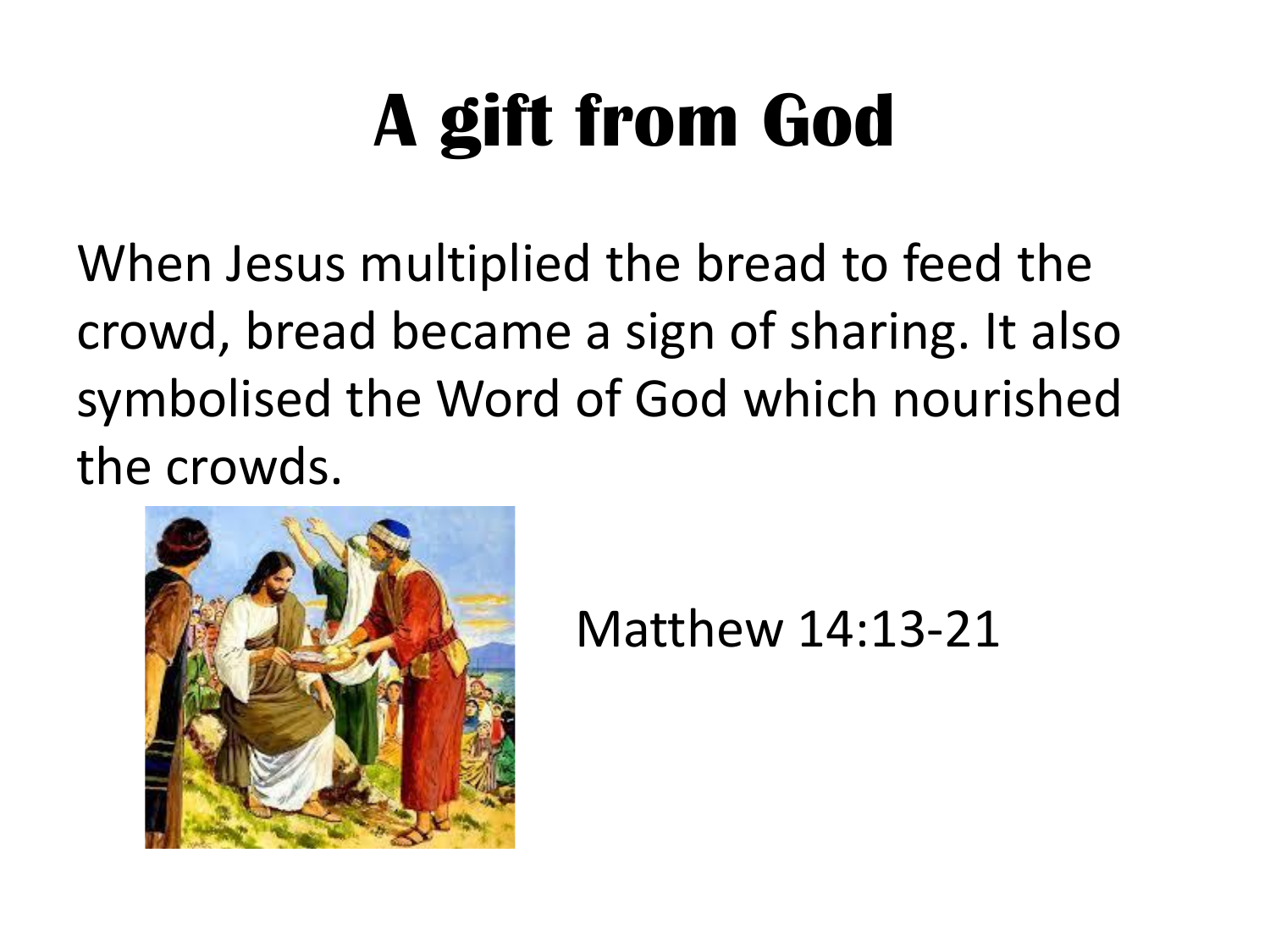### A gift from God

During the last supper, when bread became the body of Christ



#### Matthew 26:26-29